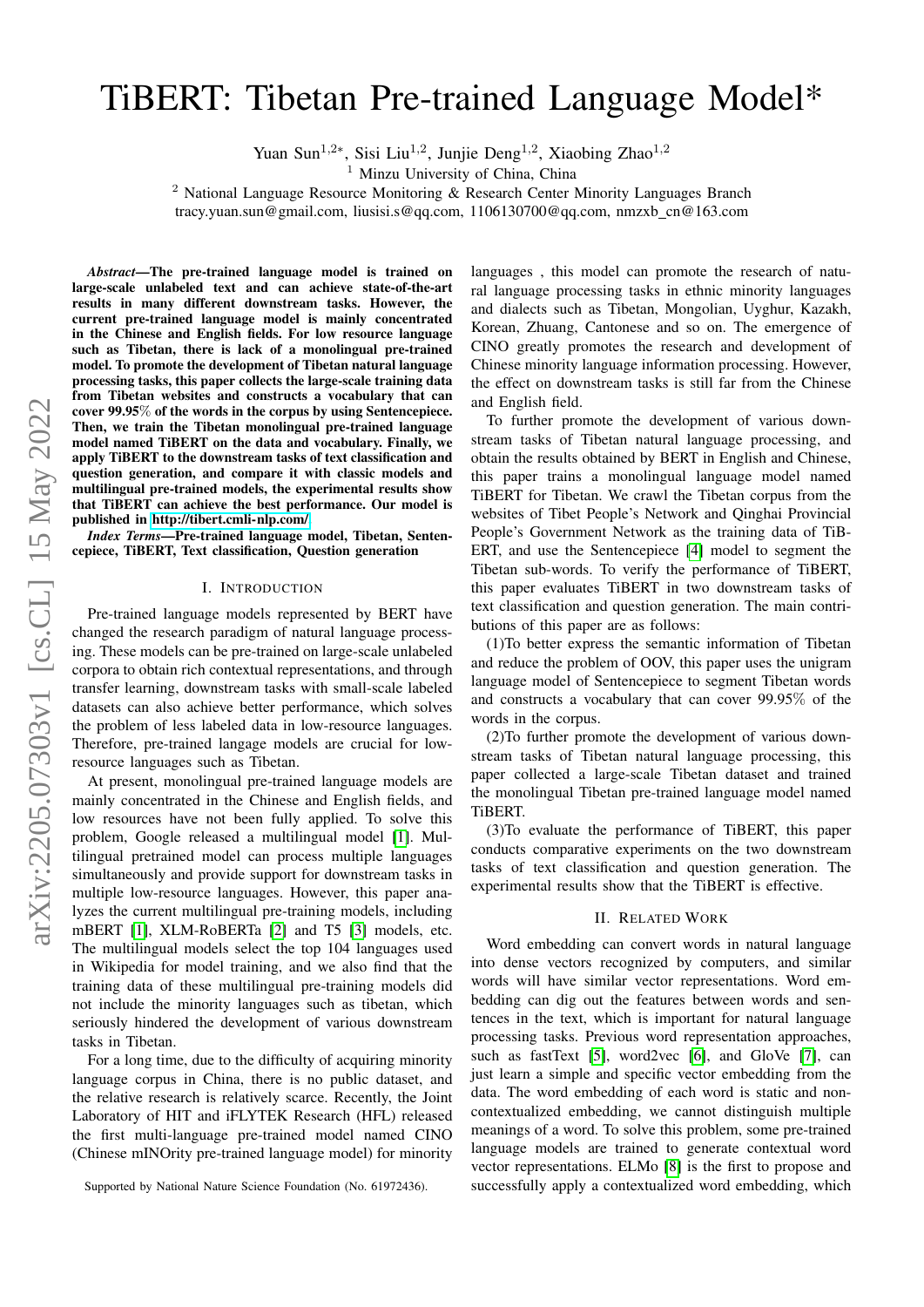uses a bidirection LSTM network to obtain word embeddings based on context. The essence of ELMo is to first use the language model to learn the word representations of words on a large corpus, and the word representations are noncontextualized, then use the training data to fine-tune the pre-trained ELMo model, we can obtain the word vector representation of the word in the current context by using the context information of the training data. Another notable model is ULMFit [\[9\]](#page-5-8), which is based on a LSTM architecture and a language modeling task. The ULMFit includes three stages: general-domain LM pretraining, Target task LM finetuning and Target task classifier fine-tuning. Since then, the structure of pre-training and fine-tuning has attracted more attention of natural language processing community.

The performance of the model on many tasks has been greatly improved by processing the polysemy of words. In particular, after the introduction of the unsupervised pretraining methods [\[8\]](#page-5-7), [\[10\]](#page-5-9) in Transformer architecture [\[11\]](#page-5-10), various pre-training models began to emerged, such BERT [\[10\]](#page-5-9), ALBERT [\[12\]](#page-5-11), RoBERTa [\[13\]](#page-5-12), GPT [\[14\]](#page-5-13), GPT2 [\[15\]](#page-5-14), T5 [\[3\]](#page-5-2) and XLNet [\[16\]](#page-5-15). Among them, BERT is the most popular of various pre-trained language models and is particularly influential, which can jointly adjust the left and right contexts of all layers to pre-train deep bidirectional representations in unlabeled text and alleviates the unidirectionality constraint. it has established state-of-the-art results for English in most downstream tasks of natural language processing. However, the success of pre-trained monolingual language model and its variants is largely limited to English and Chinese.

For the low-resource languages, available model is the multilingual model [\[1\]](#page-5-0)–[\[3\]](#page-5-2), [\[17\]](#page-5-16), Although the multilingual models have remarkable cross-language generalization capabilities, several studies have also shown that the available monolingual BERT model is significantly better than the multilingual BERT model. Thus, a few monolingual BERTbased models have been released, such as for Spanish [\[18\]](#page-5-17), French [\[19\]](#page-5-18), [\[20\]](#page-5-19), Italian [\[21\]](#page-5-20) German, Finnish [\[22\]](#page-5-21), and so on. They all achieved good performance in downstream tasks. However, in our knowledge, only CINO [\[17\]](#page-5-16) can be used for the downstream task research of Tibetan. In order to further explore the pre-trained language model of Tibetan, this paper constructs a monolingual Tibetan pre-trained language model named TiBERT and compare with CINO.

## III. TIBERT MODEL

## *A. Pretraining Data*

*1) Data Collection:* There is currently no publicly available large-scale corpus of Tibetan, this paper obtains original Tibetan data from 21 Tibetan websites including Tibet People's Network and Qinghai Provincial People's Government Network. The data contains knowledge in various fields such as current affairs, economy, technology, society, law, sports, life, nature, culture, geography, art, military, education, history, and people. We clean and filter the original data, discarded the non-text information in the article, such as pictures, links, special symbols, etc., and selected articles with more than 100 words. Finally, we collect 3.56G of training data. After that, all the text needs to be segmented into sentences [\[23\]](#page-5-22).

*2) Vocabulary Construction:* To construct Tibetan vocabulary and solve the problem of OOV (out-of-vocabulary words), this paper segment the Tibetan data at the word level, syllable level, and sub-word level respectively, and statistical the size of the vocabulary generated after the segmentation.

(1) Word level segmentation

When we segment the data at the word level, the size of the vocabulary exceeds 100,000. The vocabulary is too large, and increases the amount of computation of the machine and takes longer time and more computing resources to train the model.

(2) Syllable level segmentation

Tibetan is a pinyin language. The smallest unit of Tibetan is a syllable, which contains one or up to seven characters. The syllables are separated by ".", so we use "." to segment Tibetan data, and for words which cannot be segmented, such as the year and time in Tibetan, they are segmented according to a single symbol. We select the high-frequency words in the data to construct the vocabulary. When the frequency threshold is set to 25, the size of vocabulary has reached 35,162, and according to our statistics, the number of [UNK] accounts for  $15\%$  of all the dataset. If we use syllable level segmentation, we also need to construct a very large vocabulary to reduce OOV, which will increase the training time.

(3) Sub-word level segmentation

The word level and syllable level segmentation will cause the generated vocabulary to be too large, which will affect the training efficiency. Therefore, we need to extract a more coarse-grained vocabulary. Sentencepiece treats the original Tibetan sentences as a sequence of "Unicode" characters, and

<span id="page-1-0"></span>

| THE SENTENCES AFTER SUB-WORD LEVER SEGMENTATION AND MASKED |                                                                                                                                                                                                                                        |  |  |
|------------------------------------------------------------|----------------------------------------------------------------------------------------------------------------------------------------------------------------------------------------------------------------------------------------|--|--|
| Sentence                                                   | ८ दिव दुषया ८८ यज्ञिया अस्ति अस्य यो प्रथा अधिश्रमा के देव स्था अस्य अस्य देन त<br>(Protect the legitimate rights and interests of officers and soldiers and receiving<br>preferential treatment.)                                     |  |  |
| Segmentation                                               | र्ट्स्य : र्थाय : र्ट्स् : बांड्याय:भूंस् : गुर्न्सिल : गुरे ड्रिथय:अडीर्य : जु. र्ट्स्ट्स्ल : गुर्ट्स्स                                                                                                                               |  |  |
| Masked                                                     | [CLS][MASK] 'नन्' यात्रेयाषा'र्श्चन 'छेन्'सुय' 'ग्रु' विव्यव'व्यड्य्' बि'न्यन्'य' शुन'र्श्चन 'छेन्'य   <sub>ISEP1</sub><br>([CLS] Protect the legitimate rights and interests of [MASK] and receiving<br>preferential treatment [SEP]) |  |  |

TABLE I THE SENTENCES AFTER SUB-WORD LEVER SEGMENTATION AND MASKED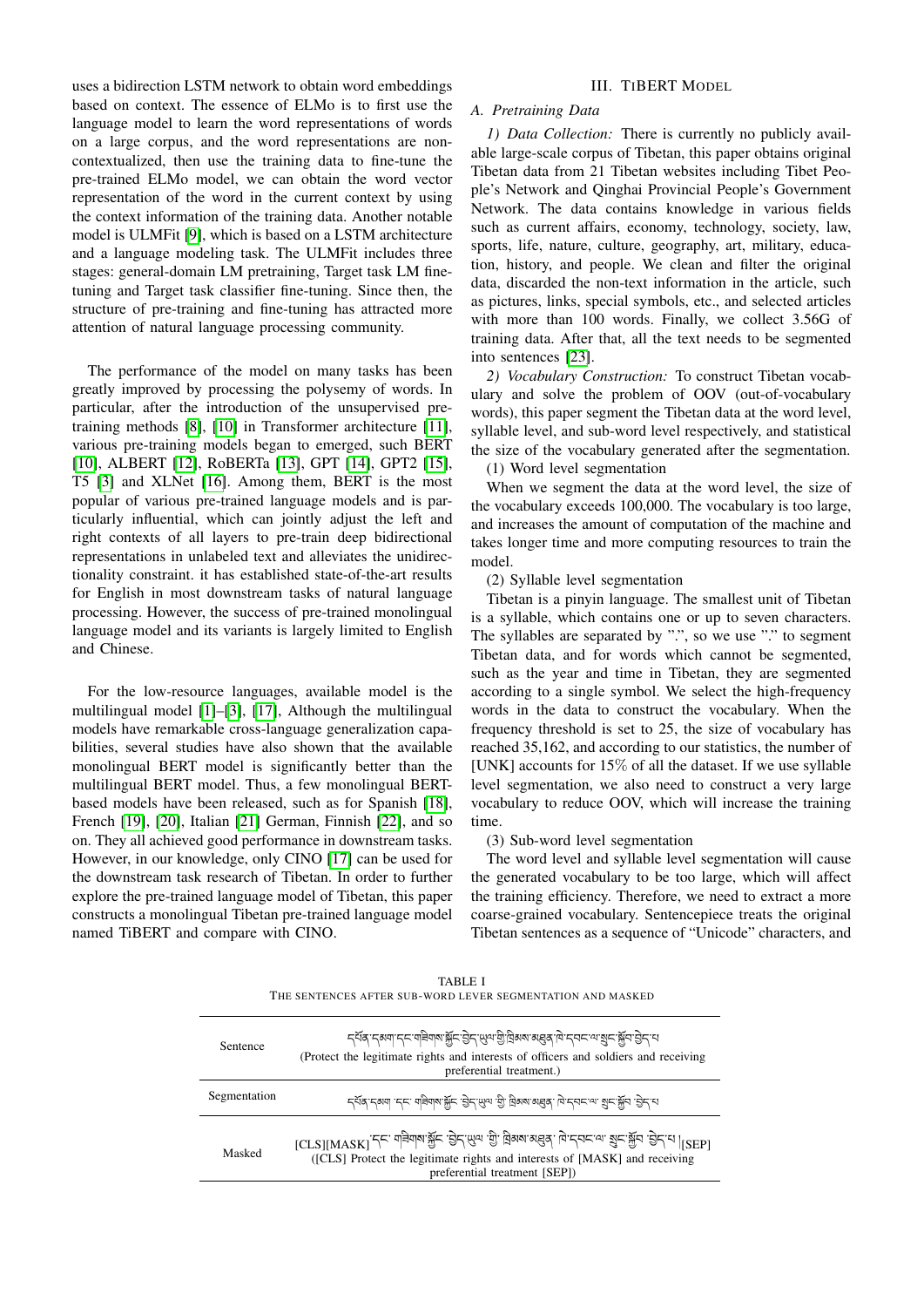use statistical learning algorithm to generate word segmentation model and vocabulary of specified size, which is very suitable for the study of Tibetan. Based on this, we can train a word segmentation model that meets the requirements on the unlabeled dataset. Sentencepiece provides four modes: bpe, unigram, char, and word. The bpe model can only generate a unique sub-word sequence for a sentence, while the unigram language model can generate multiple candidate sub-word sequences, which can make the model more robust to noise and sub-word segmentation errors. Therefore, this paper uses the unigram language model to generate a vocabulary which can cover 99.95% of the characters in the dataset. Finally, the Tibetan vocabulary we constructed contains 30,005 words. We use the model of Sentencepiece to segment Tibetan sentences, and results are shown in Tab [I.](#page-1-0)

TABLE II TIBERT PARAMETERS

<span id="page-2-0"></span>

| Parameters              | Values |
|-------------------------|--------|
| hidden_dropout_prob     | 0.1    |
| hidden size             | 768    |
| intermediate size       | 3,072  |
| max_position_embeddings | 512    |
| num attention heads     | 12     |
| num_hidden_layers       | 12     |
| vocab size              | 30,005 |

### *B. Models*

We use the same architecture of BERT to train TiBERT, including a multi-layer bidirectional Transformer, the model size is 12 layers, 768 hidden dimensions, 12 attention heads and 110M parameters. The original BERT contains two supervision tasks: (1) MLM (masked language model), to train a deep bidirection representation, for a given sequence, we randomly select 15% of tokens to replace, of which 80% replaced by  $\{mask_i\}$ , 10% is randomly replaced with other tokens, and 10% remains unchanged. (2) NSP (next sentence prediction), for a given pair of input sentences A and B, the model learns to predict whether sentence B is the next sentence after A. We employed the MLM and NSP objective in TiBERT.

This paper uses Sentencepiece to mark the corpus, the input token of the model contains words and sub-words. Studies have shown that masking whole words instead of individual sub-words can improve the performance of the model [\[24\]](#page-5-23). The sentences are masked by masked language model is shown in Tab [I,](#page-1-0) and the parameters of the TiBERT model are shown in Tab [II.](#page-2-0)

## IV. EVALUATION OF TIBERT

We use the two downstream tasks of Tibetan text classification and question generation to verify the performance of TiBERT.

## *A. Text Classification*

This paper uses the Tibetan News Classification Corpus (TNCC) [\[25\]](#page-5-24) released by the Natural Language Processing Laboratory of Fudan University for text classification. The dataset collected from China Tibet online website, which contains 12 distinct categories including politics, Economics, education, tourism, environment, language, literature, religion, arts, medicine, customs, and Instruments. The dataset has a total of 9,203 news. We divide the dataset into a training set, a development set and a test set. The training set accounts for 80%, and both the development set and the test set account for 10%.

To verify the effects of the TiBERT model on short text and long text classification respectively, we conduct text classification experiments on the title and document respectively. The calculations of evaluation methods are shown in Equation  $(1)-(4)$ .

$$
Accuracy = \frac{TP + TN}{TP + TN + FP + FN}
$$
 (1)

$$
\text{Precision} = \frac{TP}{TP + FP} \tag{2}
$$

$$
\text{Recall } = \frac{TP}{TP + FN} \tag{3}
$$

$$
F1 = \frac{2 * \text{ Precision} * \text{ Recall}}{\text{Precision} + \text{ Recall}}
$$
(4)

where TP is the number of the true category and predicted category are positive examples, FP is the number of cases where the true category is negative but the predicted category is positive, FN is the number of cases where the true category is positive but the predicted category is negative, TN is the number of the true category and predicted category are negative examples. We use macro-averaging to evaluate multi-classification tasks, that is, to calculate the accuracy, recall, and F1 of each category, and then calculate the average value to get macro-precision, macro-recall and macro-F1.

*1) News Title Classification:* We conduct an experiment on news title classification and use convolutional neural network (CNN), TextCNN [\[26\]](#page-5-25), DPCNN [\[27\]](#page-5-26) TextRCNN [\[28\]](#page-5-27), Transformer [\[11\]](#page-5-10) and TiBERT+CNN as the comparative experiment. The syllable is the basic unit of Tibetan, and the syllable in Tibetan contains very rich semantic information. Following the work of Qun et al. [\[25\]](#page-5-24), we can know that

TABLE III PERFORMANCES ON TITLE CLASSIFICATION

<span id="page-2-1"></span>

| Model              | Accuracy( $\%$ ) | macro-Precision( $\%$ ) | Macro-Recall( $\%$ ) | macro- $F1(\%)$ |
|--------------------|------------------|-------------------------|----------------------|-----------------|
| CNN(letter)        | 47.97            | 39.57                   | 38.63                | 38.03           |
| CNN(syllable)      | 54.42            | 49.22                   | 48.34                | 48.64           |
| <b>Transformer</b> | 46.88            | 54.21                   | 46.88                | 42.91           |
| <b>TextCNN</b>     | 60.94            | 59.58                   | 60.94                | 58.90           |
| <b>DPCNN</b>       | 64.06            | 59.05                   | 64.06                | 59.68           |
| <b>TextRCNN</b>    | 65.62            | 63.12                   | 65.62                | 60.80           |
| <b>TiBERT</b>      | 65.62            | 62.88                   | 65.62                | 61.72           |
| TiBERT+CNN         | 65.62            | 59.47                   | 65.62                | 60.93           |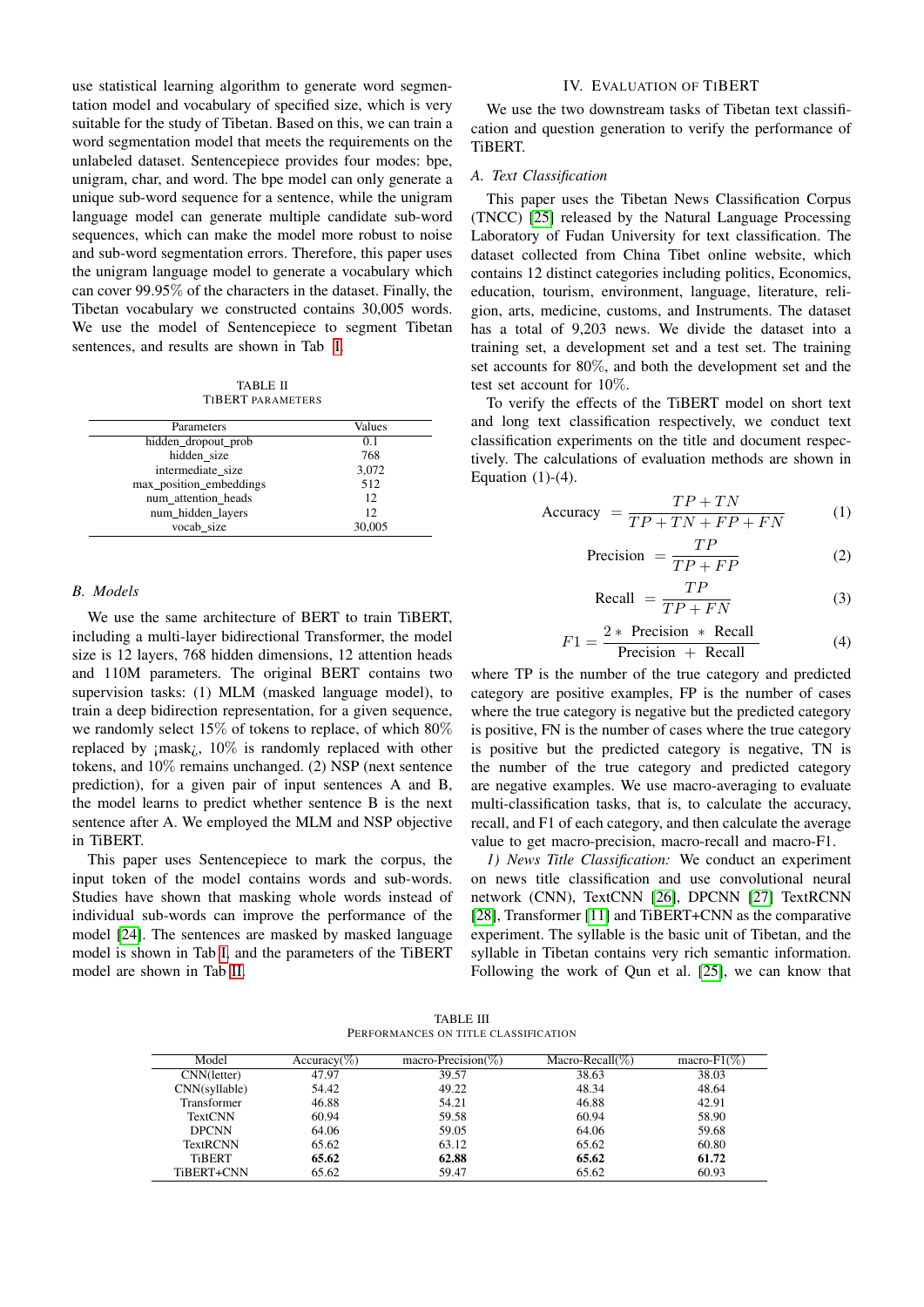|                                         | <b>TABLE IV</b> |  |
|-----------------------------------------|-----------------|--|
| PERFORMANCES ON DOCUMENT CLASSIFICATION |                 |  |

<span id="page-3-1"></span>

| Model           | $Accuracy(\%)$ | Macro-Precision( $\%$ ) | Macro-Recall( $\%$ ) | Macro-F1 $(\%)$ |
|-----------------|----------------|-------------------------|----------------------|-----------------|
| CNN(syllable)   | 61.51          | 59.39                   | 56.65                | 57.34           |
| CINO-large      |                | ۰                       |                      | 68.6            |
| Transformer     | 28.63          | 41.21                   | 28.63                | 28.79           |
| <b>TextCNN</b>  | 61.71          | 61.65                   | 61.71                | 61.53           |
| <b>DPCNN</b>    | 62.91          | 63.61                   | 62.91                | 61.17           |
| <b>TextRCNN</b> | 63.67          | 64.37                   | 63.67                | 62.81           |
| <b>TiBERT</b>   | 71.04          | 71.20                   | 71.04                | 70.94           |
| TiBERT+CNN      | 70.39          | 70.54                   | 70.39                | 70.23           |

the classification effect of CNN at the Tibetan syllable level is better than the classification effect at the word level. Therefore, we choose the classification result of CNN at the Tibetan syllable level as the baseline model. The experimental results are shown in Tab [III](#page-2-1) and Fig [1.](#page-3-0) We can see that TiBERT has the best classification performance on the title classification, and reaching 61.72%. On the TiBERT+CNN model, the performance will decline. It is speculated that CNN will destroy the original timing information of TiBERT and reduce its effect.



<span id="page-3-0"></span>Fig. 1. Performances on title classification.



<span id="page-3-2"></span>Fig. 2. Performances on document classification.

*2) News Document Classification:* To verify the classification effect of TiBERT on long texts, this paper classifies documents and uses syllable-level CNN as the baseline model. Recently, the Joint Laboratory of HIT and iFLY-TEK Research (HFL) released the first multi-language pretrained model CINO (Chinese mINOrity pre-trained language model) for minority languages, and they announced the classification effect of CINO on the TNCC dataset, this paper compares the experimental result with the classification result of TiBERT, as shown in Tab [IV](#page-3-1) and Fig [2.](#page-3-2) We can see that TiBERT also achieves the best performance in long text classification and reaches 70.94%. The performance of CINO is worse than that of TiBERT, which matches the research results in other languages.

From Tab [III](#page-2-1) and Tab [IV,](#page-3-1) we can see that the classification result of TiBERT on long text is better than that on short text, the main reason is that the long text contains more information, and the TiBERT model can learn more knowledge.

#### *B. Question Generation*

Question generation (QG) is the task of natural language generation, which takes a text and a target answer as input and automatically generate questions from the answer. The existing models mainly focus on recurrent neural networks (RNN) with attention mechanism and copy mechanism. Recently, researchers have begun to use pre-trained language models to guide question generation. This paper follows the work of Sun [\[29\]](#page-5-28) and uses the sequence-to-sequence model with attention and copy mechanism as the baseline model for question generation, The encoder uses a BiLSTM and a selfattention mechanism to encode paragraphs and answers to obtain contextual representations. The decoder uses a LSTM and copy mechanism to decode the output of the encoder.

<span id="page-3-3"></span>TABLE V THE PARAMETERS OF TIBERT-BASE QUESTION GENERATION MODEL

| Parameters     | Values |
|----------------|--------|
| hidden size    | 300    |
| embedding_size | 768    |
| batch size     | 64     |
| dropout        | 0.3    |
| learning rate  | 0.1    |
| num_epochs     | 20     |
| vocab size     | 30,005 |

*1) Dataset:* This paper uses TibetanQA dataset [\[30\]](#page-5-29), which is a Tibetan dataset for machine reading comprehension and contains 1,513 articles and 20,000 question and answer pairs. This dataset is the first high-quality Tibetan dataset for machine reading comprehension. We divide the data set into training set, development set and test set according to the ratio of 8:1:1.

To better evaluate the performance of the model, we use BLEU and ROUGE-L [\[31\]](#page-5-30) as the metrics. The calculation is shown in Equation (5)-(9).

$$
BLEU = BP * \exp\left(\sum_{n=1}^{N} W_n \log P_n\right) \tag{5}
$$

$$
BP = \begin{cases} 1 & l_c < l_s \\ e^{1 - \frac{l_s}{l_c}} & l_c \ge l_s \end{cases}
$$
 (6)

where BP is the penalty factor,  $W_n$  is the weight of the n-gram,  $P_n$  is the accuracy of the n-gram,  $l_c$  is the length of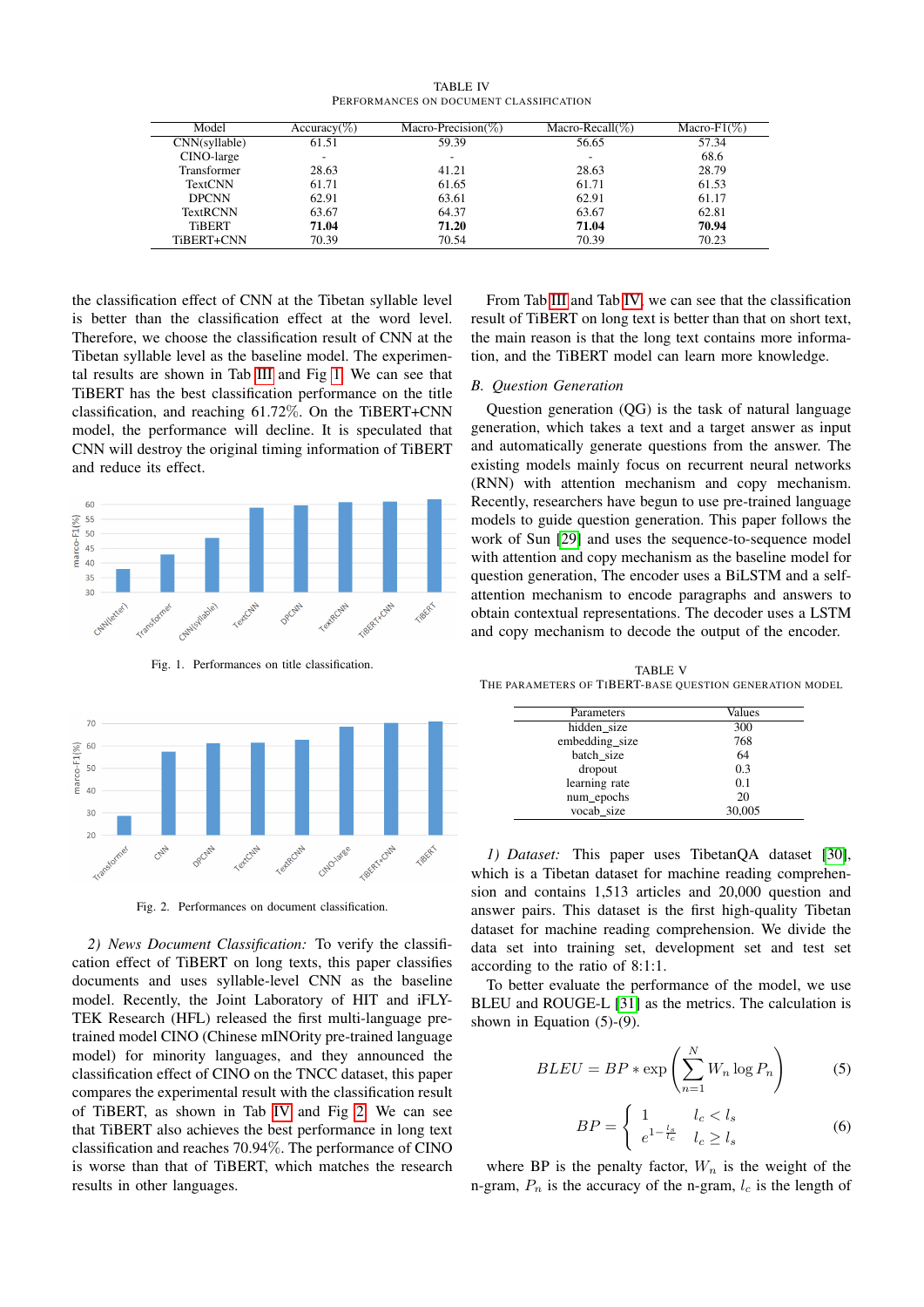the question generated by the model, and  $l_s$  is the length of the gold question. BLEU-2 uses the 2-gram language model to match gold answers.

The L in ROUGE-L refers to the longest common subsequence (LCS). The calculation of ROUGE-L uses the longest common subsequence of the generated question Q and the reference question Y.

$$
R_{lcs} = \frac{\text{LCS}(Q, Y)}{\text{len}(Y)}\tag{7}
$$

$$
P_{lcs} = \frac{\text{LCS}(Q, Y)}{\text{len}(Q)}\tag{8}
$$

$$
F_{lcs} = \frac{\left(\beta^2 + 1\right) R_{lcs} P_{lcs}}{R_{lcs} + \beta^2 P_{lcs}}
$$
(9)

where  $R_{lcs}$  represents the recall,  $P_{lcs}$  represents the accuracy,  $LCS(Q, Y)$  represents the common subsequence of the model generation question and the gold question, and  $\beta$  is the fixed parameter.

*2) Question Generation:* This paper compares the S2S+ATT+CP model and TiBERT, S2S+ATT+CP is a seq2seq model with the attention and copy mechanism model [\[29\]](#page-5-28). We use TiBERT as the embedding to the traditional

seq2seq architecture, and use LSTM as the decoding, the parameters of the TiBERT-based question generation model are shown in Tab [V.](#page-3-3)

From Tab [VI,](#page-4-0) we can see that all indicators of TiBERT are higher than the baseline model, the BLEU-2 of TiBERT reaches 28.60%, which is 8.46% higher than the BLEU-2 of S2S+ATT+CP. On the value of ROUGE-L, TiBERT is 8.59% higher than S2S+ATT+CP. This shows that the performance of TiBERT model is better than S2S+ATT+CP in question generation task. The main reason is that TiBERT can generate contextual vector representations, which is useful for the most tasks of Tibetan downstream architecture.

Finally, we conduct a case analysis of the generated questions, we compare the questions generated by the two models with the gold questions, as shown in Tab [VII.](#page-4-1) We highlight the differences between the generated questions and the gold questions. For the first question,two models generate the same question as the gold question. For the second question, the TiBERT model generates the same question as the gold question, but there is a duplication of "elevation" in the question generated by the S2S+ATT+CP model, and the "meters" were missing. For the third question, the TiBERT model also generates the same question as the gold question,

TABLE VI PERFORMANCES ON QUESTION GENERATION

<span id="page-4-0"></span>

| Model          | BLEU-1 | BLEU-2 | BLEU-3 | BLEU-4       | ROUGE-L |
|----------------|--------|--------|--------|--------------|---------|
| $S2S+A$<br>⊥∩ு | 29.99  | 20.14  | 13.90  | 9.59         | 31.45   |
| <b>TiBERT</b>  | 35.48  | 28.60  | 24.51  | <b>21.30</b> | 40.04   |

TABLE VII CASE ANALYSIS

<span id="page-4-1"></span>

|                | Gold questions                                                                                                                                                                                                                                                                                                             | S2S+ATT+CP                                                                                                                                                                                                                                      | <b>TiBERT</b>                                                                                                                                                                                                 |
|----------------|----------------------------------------------------------------------------------------------------------------------------------------------------------------------------------------------------------------------------------------------------------------------------------------------------------------------------|-------------------------------------------------------------------------------------------------------------------------------------------------------------------------------------------------------------------------------------------------|---------------------------------------------------------------------------------------------------------------------------------------------------------------------------------------------------------------|
| -1             | خد. ݣَخْرَام ماها الْكَرْبَة بْلَامْ الْكَلْمْ بْلَاتْ بْلَامْ بْلَامْ بْلَامْ بْلَامْ بْلَامْ بْلَا<br>What is the source of<br>ultraviolet light in nature?)                                                                                                                                                             | خد. ݣَخْرَةْ الععاها، يْݣْ يْݣُولْ، بِرْكْ بْلّْ تْكْتَوْخْرْ الْكَلْحْمَا، بْحْرْ بْلْ تْكْتَوْجْرْ<br>(What is the source of<br>ultraviolet light in nature?)                                                                                 | خد. ݣَد. لفعها بْهَا عَالَى الْجَمْعَة بْلَاتِي بْنَاءَ بْلَاتِي بْنَاءَ بْلَاتْ بْلَاتْ بْلَاتْ بْ<br>(What is the source of<br>ultraviolet light in nature?)                                                |
| $\overline{2}$ | बद्दार्वद्राणु काञ्चला बर्के द्रवालये क्या क्षेत्<br>(What is the average)<br>elevation of the territory in meters?)                                                                                                                                                                                                       | অনন শিনম'শ্ৰী'ক্ত'ৰ্ম্নৰুমম' <b>নৰ্ষ্ট'ৰ্মন'নৰ্ষ্ট'ৰ্নম'</b> ন্সৰ্দ্ৰ'ৰ্ক্তন্<br>নাৰ্ক্টন্' ਘੋਕা<br>(What is the average)<br>elevation elevation of the<br>territory?)                                                                          | बाद्द विद्वाग्नु काञ्चला अक्ष देवा अन्न कर्नुञ्ज वा क्षेत् ऑन्<br>(What is the average elevation)<br>of the territory in meters?)                                                                             |
| 3              | द्ग्रेषु स्वान्यः स्टब्स् स्वान् स्वान् स्वान् स्वान् स्वान् स्वान् स्वान् स्वान् स्वान् स्वान् स्वा<br>निर्वाणान् स्वान् स्वान् स्वान् स्वान् स्वान् स्वान् स्वान् स्वान् स्वान् स्वान् स्वान् स्वान् स्वान् स्वान् स<br><i>ॸॱ</i> ॺॺॱॾॗॱ॓ॺॱॺॱॾॕ॔ॸॱॺ॔ॸऻ<br>(How many kilometers southwest)<br>of Gongma town government?) | <i>८</i> ब्र्थि <b>ं</b> स्ट्रिय स्ट्रिय स्ट्रिय स्थानी स्ट्रे <b>से स्ट्रै र्थियाद्यान्य</b> स्थानी<br>बिट प्री के बार से बार बार से बार हैं। या कर यहाँ<br>(How many centimeters is<br>the southwest southwest of<br>Gongma town government?) | كملعا بهات ما يَوْمَ الْمَعْرَافِينَ الْمَاسِمَةِ بِهَا مِنْ الْمَاسِمَةِ بِهَا بِهَا مِنْ الْمَاسِم<br>बाड्डो ये डे डबा बर्ढबाबा व थॅन।<br>(How many kilometers)<br>southwest of Gongma town<br>government?) |
|                | <i>८</i> ०: ूल: थेल: सेवाल: २२: ग्री. था. बूट प्रत्य<br>(How many people have the<br>ability of work?)                                                                                                                                                                                                                     | য়৾ৄঢ়৾ৼড়ৣ৸ড়৸ৼড়৸ৼঢ়৻ড়৻৸<br>(How many villages are<br>there in the whole town?)                                                                                                                                                              | (How many many people)<br>have the ability of work?)                                                                                                                                                          |
| 5              | <i>ह्ष</i> 'ब्बा'बे्वा'व्गरुन्'बे्द्'गुद्गकु'व्ग'वङ्कुर।<br>(When will it be changed to<br>Red Star Commune?)                                                                                                                                                                                                              | <i>ह्ष</i> ब्रह्म बियाल <b>सान हे सन हे सन हे</b> लावङ्कर<br>(When will it be changed to a<br>commune commune<br>commune?)                                                                                                                      | ষ্ট্র'শ্ম $1966$ শ্রন্'র্ন'ৰ্ন'শ্মুন'র্'অ'নঙ্কুন্<br>(Changed to Red Star<br>Commune in 1966)                                                                                                                 |